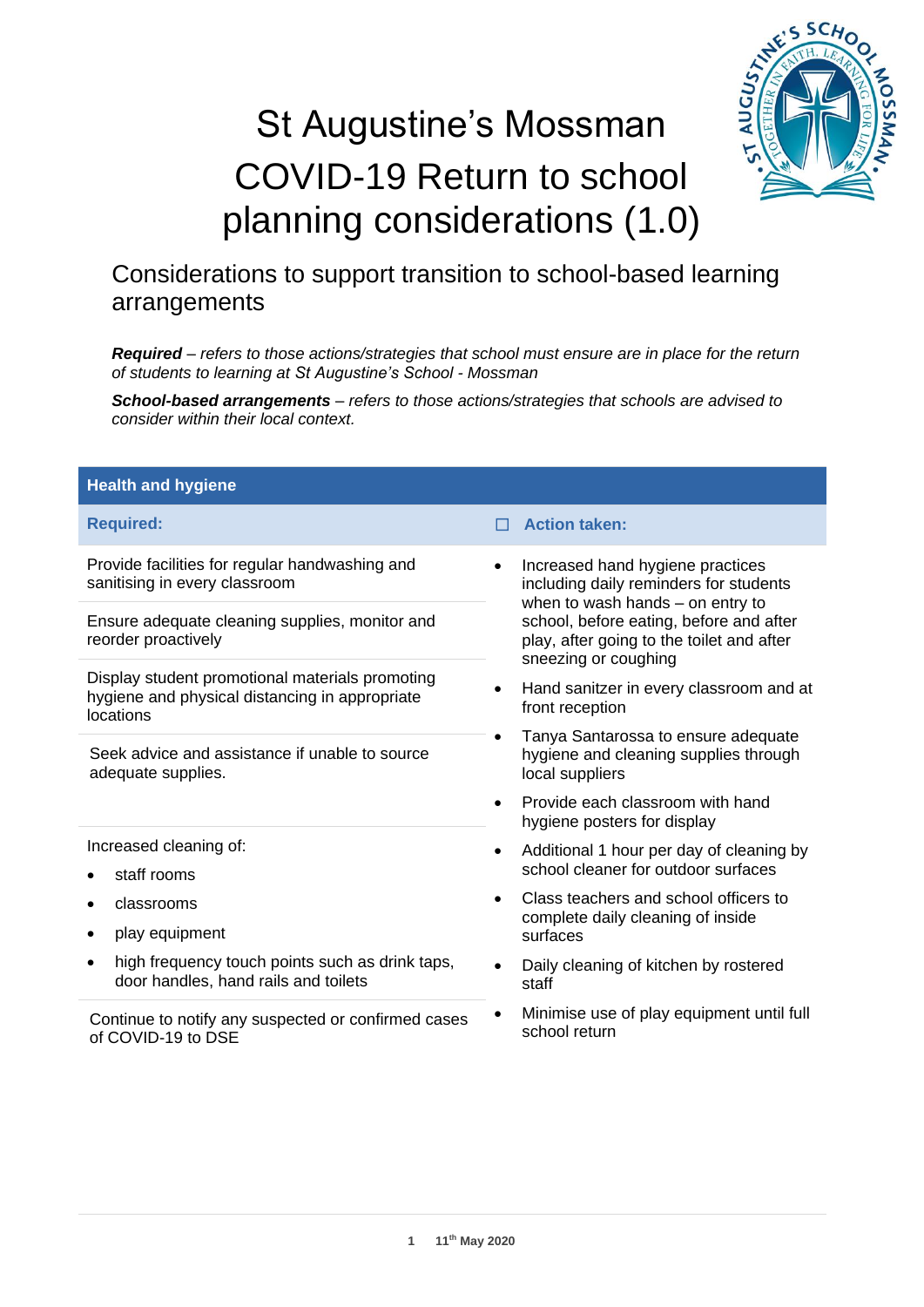Consider using alternative spaces for learning

Ensure hygiene for visitors and contractors

#### **Physical distancing**

| <b>Required:</b> |  |
|------------------|--|
|                  |  |
|                  |  |

Ensure physical distancing for employees in staff rooms, classrooms and other shared spaces

Make arrangements for staff meetings

Manage access and physical distancing to school site by contractors

Limit access to school site by non-essential visitors and other adults, including parents and carers

Advise DSE of any concerns about responses by parents/carers or other persons external to the school.

1.5 metres and 4sq metres does not apply to students but used as a guide a practically managed

Maintain spacing between students based on classroom size and number of students.

- **School based arrangements:** ☐ **Action taken:**
- Maximise airflow in enclosed spaces **•** Teachers advised to open windows rather than use of air conditioning and keep doors open
	- Visitors to the school enter via front office, sign in and use hand sanitizer

## **Required:** ☐ **Action taken:**

- Maintain 1.5m between adults **•** Each room to have reminders for the numbers of adults for safe social distancing
	- Staff meetings on Wednesday at 3pm in venue allowing social distancing
	- If possible contractors to be onsite out of school hours
	- Parents and carers advised that they are not to enter the school grounds for drop off or pick up
	- Parents advised to use a stop, drop and go process where possible
	- Teachers advised to set up classrooms as practical as possible

#### **School based arrangements:** ☐ **Action taken:**

Manage and monitor student drop off and pick up including supervision at key times

Manage access to school gate

Supervise movements between school gate and classroom for younger students and as required

Minimise or rearrange gathering points

- Staff to assist with drop off and pick up duties to support students with changes to routine
- Prep students to be escorted to the Prep area by Prep staff in the mornings and brought down to the front of the school at the end of the day
- Prep students to be picked up from Front gate in front of the Admin Building to assist with physical distancing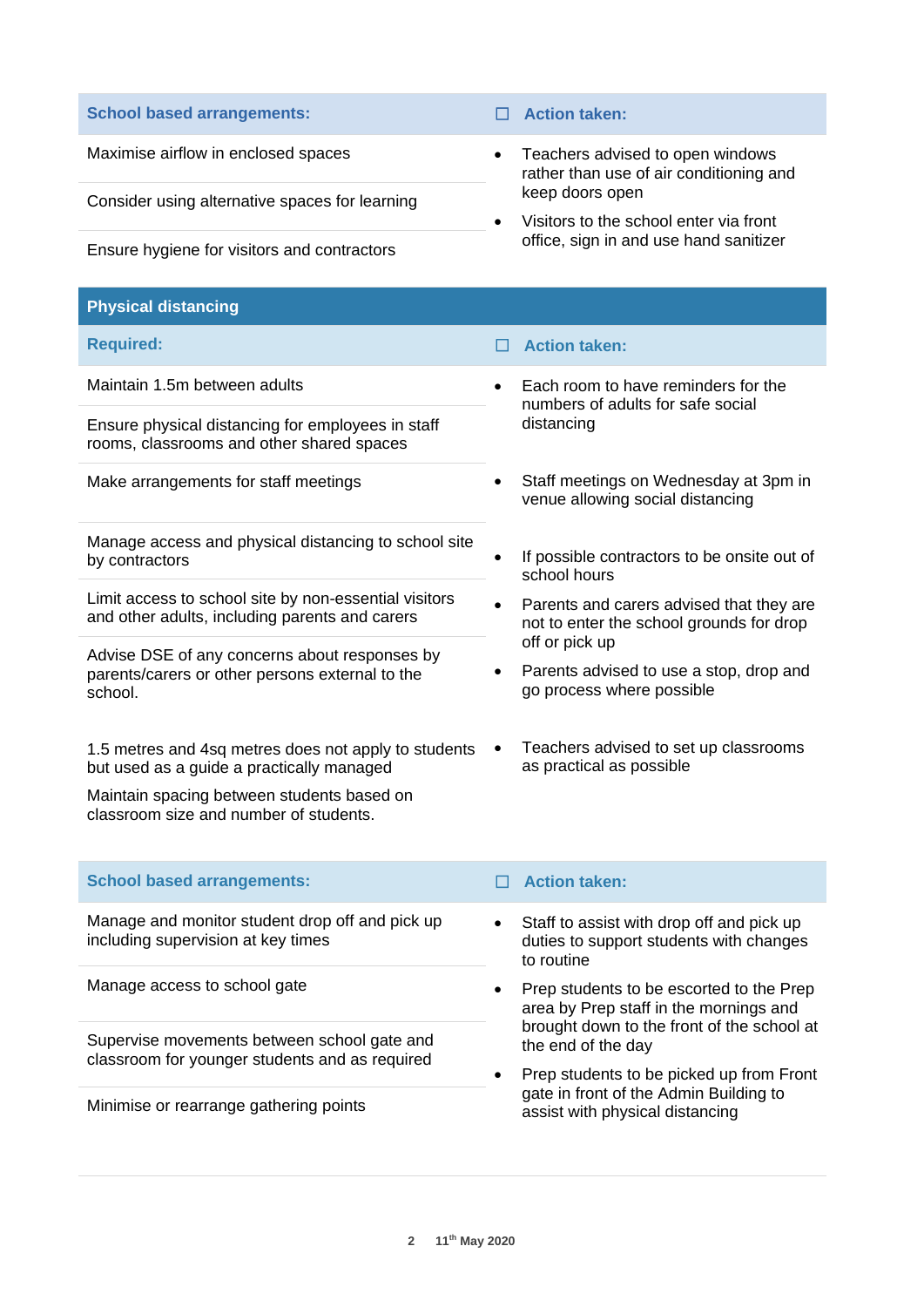• Lunch breaks to occur at normal times as Saints already has split play times and eating areas

| <b>Staffing</b>                                                                                                                                                                                        |           |                                                                                                               |  |  |
|--------------------------------------------------------------------------------------------------------------------------------------------------------------------------------------------------------|-----------|---------------------------------------------------------------------------------------------------------------|--|--|
| <b>Required:</b>                                                                                                                                                                                       |           | <b>Action taken:</b>                                                                                          |  |  |
| Ensure unwell staff stay away from school                                                                                                                                                              | $\bullet$ | Staff have been advised that if they are<br>unwell to stay home from school                                   |  |  |
| Maintain physical distancing of adults in staff rooms<br>and other shared spaces, including classrooms                                                                                                 | $\bullet$ | Signs on doors advising of the number of<br>adults in the room to maintain                                    |  |  |
| Actively manage and allocate teaching and support                                                                                                                                                      | $\bullet$ | appropriate physical distancing                                                                               |  |  |
| staff (including casual and temporary) to support on-<br>site and home-based learning                                                                                                                  |           | Staff meetings on Wednesday at 3pm in<br>appropriate venue                                                    |  |  |
|                                                                                                                                                                                                        | $\bullet$ | Supervision and face to face roster<br>developed for Week 4-5 and a new<br>roster from Week 6                 |  |  |
| <b>School based arrangements:</b>                                                                                                                                                                      |           | <b>Action taken:</b>                                                                                          |  |  |
| Support vulnerable staff working from home, including<br>the development of a work plan for these staff                                                                                                | $\bullet$ | Vulnerable staff provided with support to<br>work from home or working on site<br>depending on advice from GP |  |  |
| Maintain regular communication with staff working<br>from home about wellbeing and work performed at<br>home                                                                                           |           | Staff working from home attending zoom<br>meetings twice per week                                             |  |  |
| Ensure additional casual teachers and support staff<br>are available and trained in the school's teaching and<br>learning approach to manage staff absences and<br>support different modes of learning |           | Relief teachers and school officers<br>available to manage staff absence or<br>additional needs               |  |  |
| Continue to promote and monitor wellbeing in<br>accordance with local school plan                                                                                                                      | $\bullet$ | 1 staffroom space available with some<br>staff also utilising library or other rooms                          |  |  |
|                                                                                                                                                                                                        | $\bullet$ | School counsellor providing wellbeing<br>support and ideas for staff as well as<br>students                   |  |  |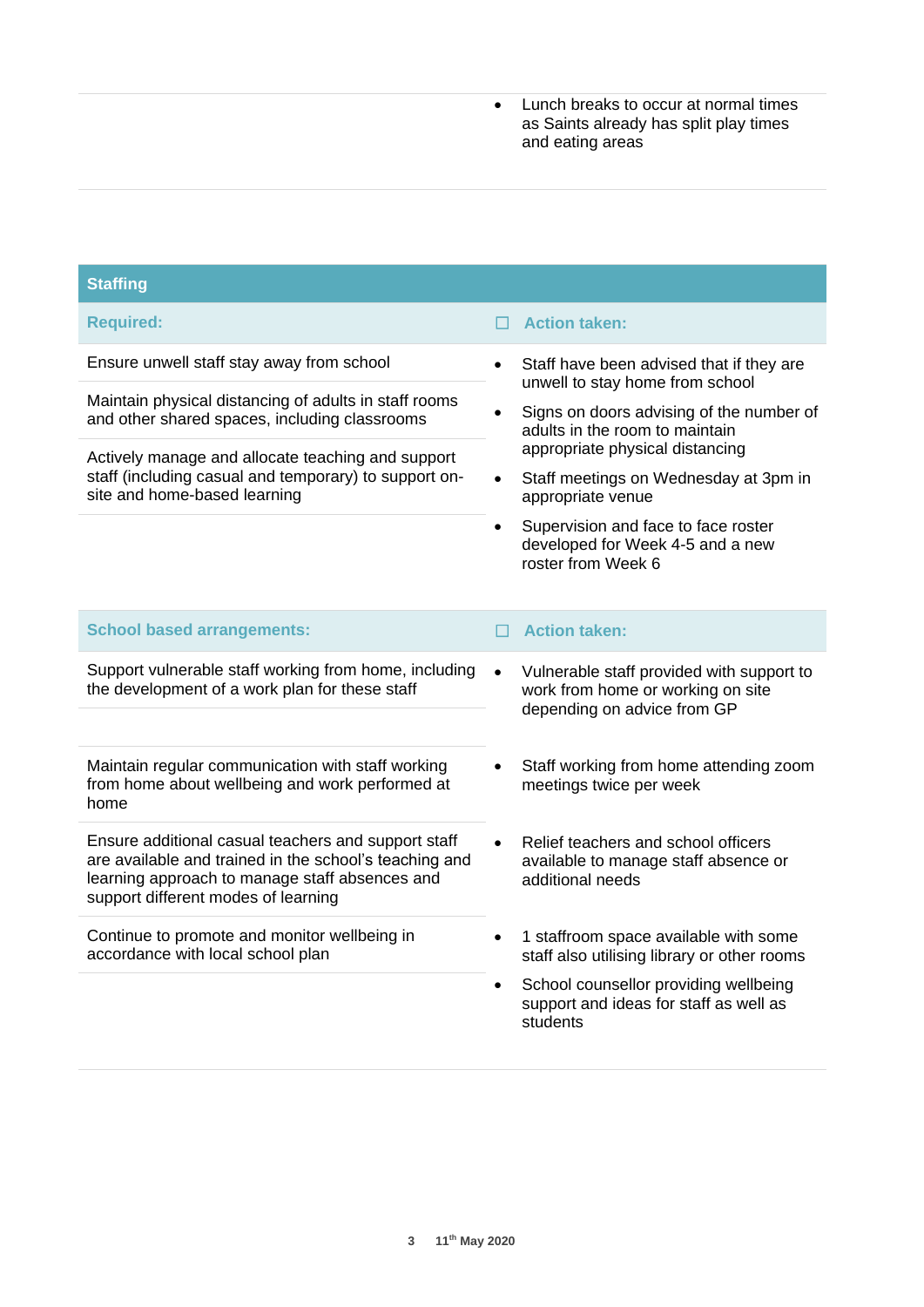| <b>Student management</b>                                                                                                                     |                                                                                                                                                                                    |
|-----------------------------------------------------------------------------------------------------------------------------------------------|------------------------------------------------------------------------------------------------------------------------------------------------------------------------------------|
| <b>Required:</b>                                                                                                                              | <b>Action taken:</b>                                                                                                                                                               |
| Ensure students with compromised immune systems<br>remain home and are supported with learning<br>materials communicated via Broadcast        | Students with health issues will be<br>$\bullet$<br>provided with home based learning<br>either via hard copy or online depending<br>on the year level                             |
| Maintain all student reporting requirements including<br>attendance and student protection. See:                                              | Attendance and roll marking will return to<br>$\bullet$<br>normal for face to face classes and<br>absences will be followed up by school<br>administration as per normal procedure |
| Ensure unwell students stay away from school in<br>accordance with Chief Health Officer directions                                            | Student protection processes as per<br>normal                                                                                                                                      |
|                                                                                                                                               | Parents and carers advised that students<br>$\bullet$<br>who are unwell are to stay home from<br>school                                                                            |
| <b>School based arrangements:</b>                                                                                                             | <b>Action taken:</b>                                                                                                                                                               |
| Plan for monitoring and responding to increased<br>wellbeing concerns                                                                         | School counsellor and LDL to monitor<br>$\bullet$<br>those students who are on their regular<br>caseload and support any additional                                                |
| Establish regular communication with students about<br>appropriate hygiene measures, including display of<br>student posters on hand washing. | wellbeing needs as advised by class<br>teachers                                                                                                                                    |
|                                                                                                                                               | Daily reminders of hand hygiene<br>$\bullet$<br>requirements and posters to be<br>displayed in each classroom                                                                      |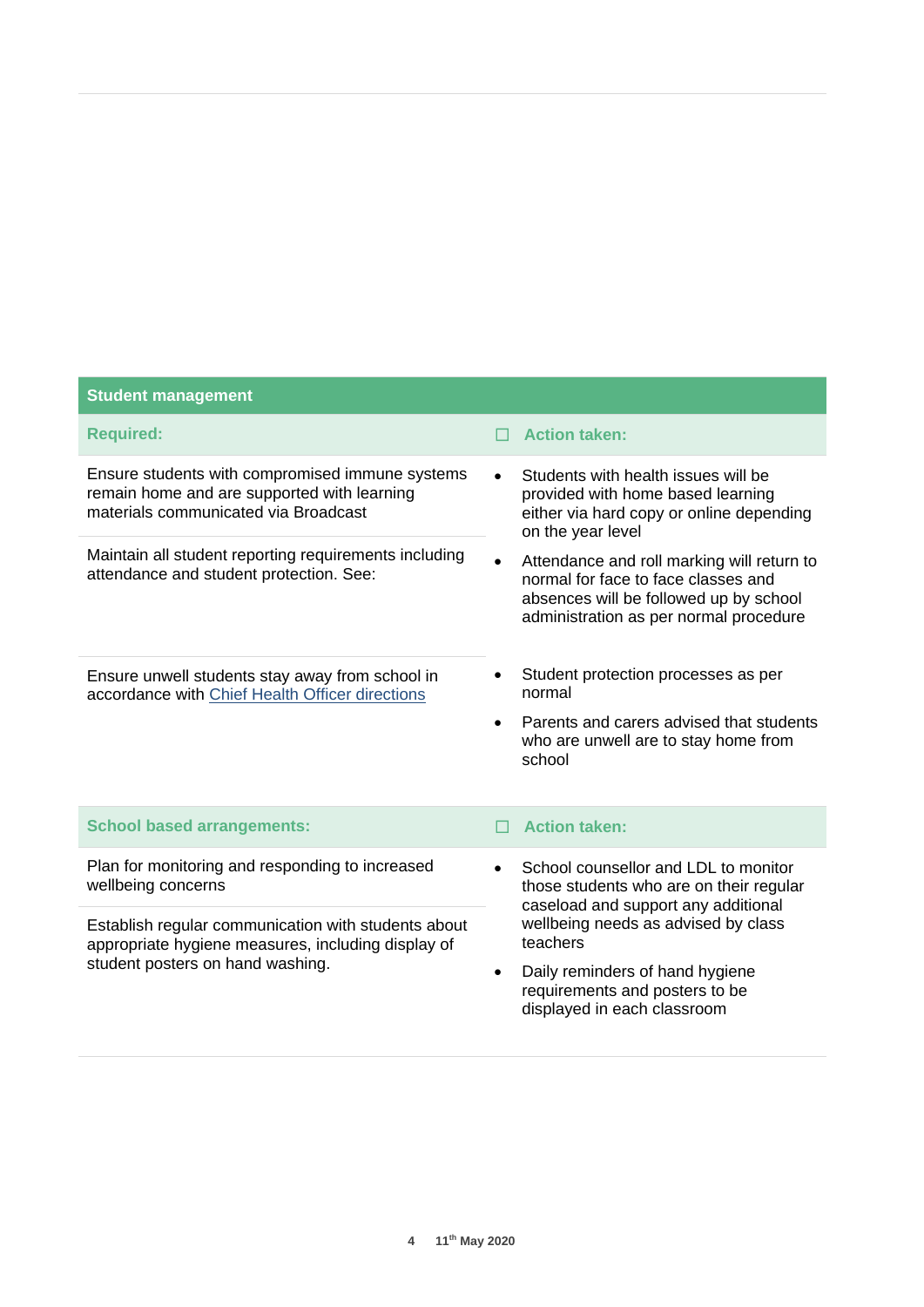### **Curriculum and school activities**

Continued suspension of all mass gatherings of students, including:

- school assemblies
- interschool activities
- camps and excursions
- sports and swimming events
- arts events
- **Required:** ☐ **Action taken:**
	- No whole school mass gatherings will occur for the remainder of Term 2
	- Any gathering will be consistent with CMO advice

| Assess student progress levels and plan for an<br>adapted curriculum and timetable on return to school | Teach<br>and nu<br>2 and a<br>ensure |
|--------------------------------------------------------------------------------------------------------|--------------------------------------|
|                                                                                                        |                                      |

**School based arrangements:** ☐ **Action taken:**

Make arrangements for students learning at home

Plan a revised assessment and reporting process aligned to school-based curriculum and timetable arrangements

- ers advised to focus on literacy and and remainder of Term adapt other key learning areas to e any gaps in learning are filled
- Students learning at home provided with either hard copy or digital learning depending on year level
- Consider a modified report card with a minimum of 4 key learning areas, learning statements and a satisfactory or not satisfactory engagement and general comment